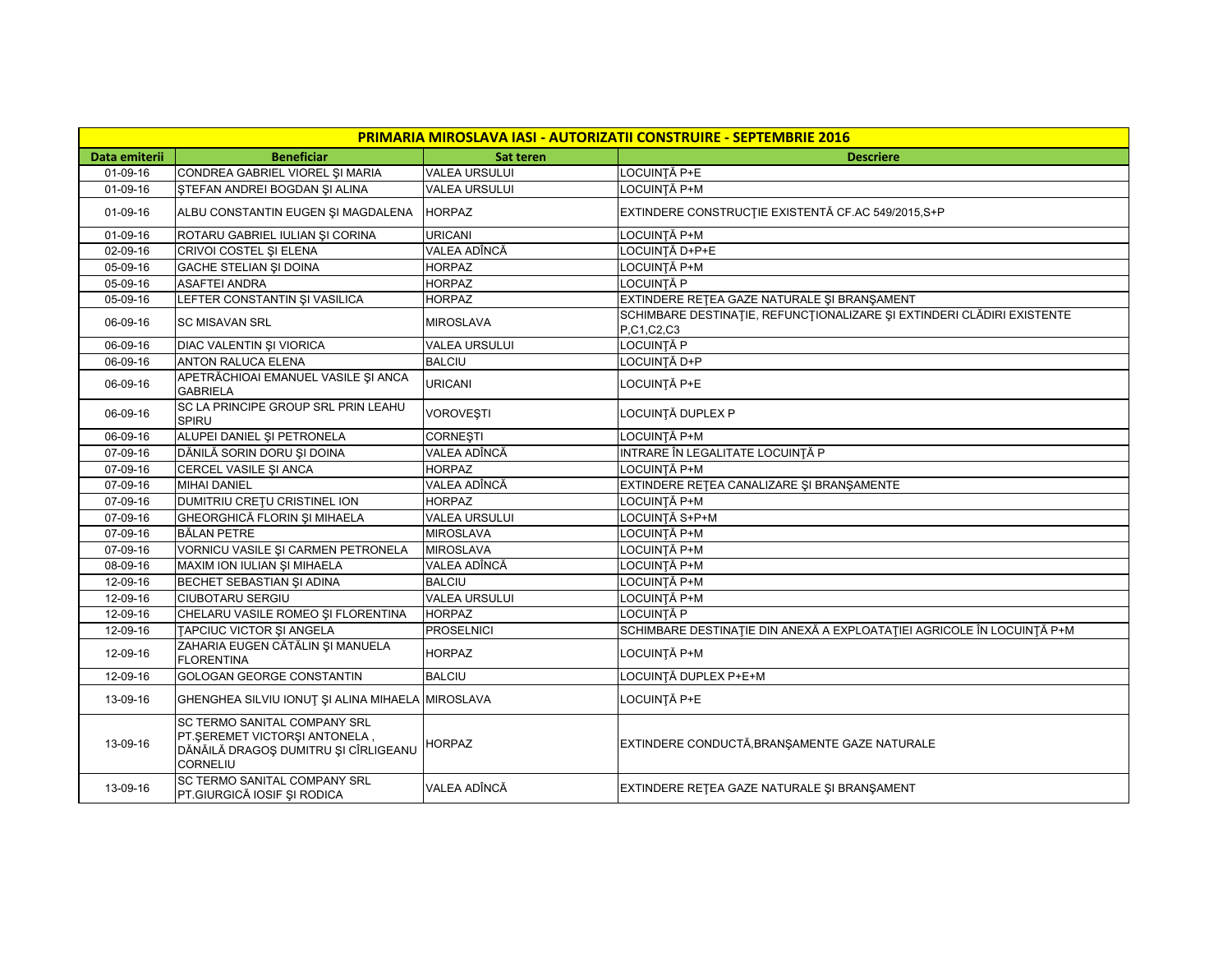| 13-09-16 | <b>ISTRATE MAGDALENA</b>                                                                                                                                           | VALEA ADÎNCĂ         | DOUĂ LOCUINȚE COLECTIVE P+2E                                                               |
|----------|--------------------------------------------------------------------------------------------------------------------------------------------------------------------|----------------------|--------------------------------------------------------------------------------------------|
| 13-09-16 | BALAN MARIAN SI ELENA PAULA                                                                                                                                        | <b>HORPAZ</b>        | LOCUINȚĂ DUPLEX P+M                                                                        |
| 14-09-16 | SC GAZMIR IAȘI SRL PT.STÎNGU DUMITRU                                                                                                                               | <b>CIURBEȘTI</b>     | BRANŞAMENT GAZE NATURALE ŞI PRM                                                            |
| 14-09-16 | SC GAZMIR IAŞI SRL PT.BUTNARU<br><b>ALEXANDRA</b>                                                                                                                  | <b>VALEA URSULUI</b> | BRANŞAMENT GAZE NATURALE ŞI PRM                                                            |
| 14-09-16 | SC GAZMIR IASI SRL PT.CHIRIAC OVIDIU SI<br><b>GABRIELA</b>                                                                                                         | <b>PROSELNICI</b>    | BRANSAMENT GAZE NATURALE SI PRM                                                            |
| 14-09-16 | <b>SC GAZMIR IASI SRL</b>                                                                                                                                          | <b>MIROSLAVA</b>     | EXTINDERE RETEA GAZE NATURALE                                                              |
| 14-09-16 | SABAIDUC FLORIN ȘI VERGINICA                                                                                                                                       | <b>HORPAZ</b>        | EXTINDERE REȚEA GAZE NATURALE ȘI BRANȘAMENTE                                               |
| 14-09-16 | <b>BUTNARIUC CRISTIAN ȘI RODICA</b>                                                                                                                                | VALEA ADÎNCĂ         | EXTINDERE RETEA GAZE NATURALE ȘI BRANȘAMENT                                                |
| 14-09-16 | DUMITRU STELIAN ȘI RAMONA IONELA                                                                                                                                   | <b>CIURBESTI</b>     | INTRARE ÎN LEGALITATE LOCUINȚĂ P                                                           |
| 14-09-16 | MĂRGINEANU MIHAI DORU ȘI MARICELA                                                                                                                                  | <b>HORPAZ</b>        | <b>LOCUINȚĂ P</b>                                                                          |
| 15-09-16 | ASTEFĂNOAEI MARIANA, PALADE IONUT<br>VASILE, BARDAN CONSTANTIN, DAMIAN<br>CONSTANTIN IULIAN, GIURGIU<br>PETRONEL, MERCAŞ STELIAN, CREANGĂ<br><b>DUMITRU EDUARD</b> | <b>HORPAZ</b>        | EXTINDERE CONDUCTĂ GAZE NATURALE ȘI BRANȘAMENTE                                            |
| 15-09-16 | SC GAZMIR IAȘI SRL PT.MANTALE PETRU<br><b>ADRIAN SI MONALISA</b>                                                                                                   | <b>VALEA URSULUI</b> | BRANSAMENT GAZE NATURALE SI PRM                                                            |
| 15-09-16 | SC GAZMIR IAŞI SRL PT.MITOCARU VALERIU<br><b>ŞI MARIA</b>                                                                                                          | <b>PROSELNICI</b>    | BRANŞAMENT GAZE NATURALE ŞI PRM                                                            |
| 15-09-16 | SC GAZMIR IAȘI SRL PT.TONCEAN GABRIEL                                                                                                                              | <b>VOROVEȘTI</b>     | BRANSAMENT GAZE NATURALE SI PRM                                                            |
| 16-09-16 | <b>SC SYRA GRUP SRL</b>                                                                                                                                            | <b>GĂURENI</b>       | ÎMPREJMUIRE TEREN, BRANȘAMENT APĂ, AMPLASARE CONTAINER                                     |
| 19-09-16 | CIOBANU IRINA ȘI CARCALEȚ GHEORGHIȚĂ<br><b>GABRIEL</b>                                                                                                             | VALEA ADÎNCĂ         | LOCUINȚĂ P+M                                                                               |
| 19-09-16 | <b>MARJI IRINA</b>                                                                                                                                                 | <b>URICANI</b>       | LOCUINȚĂ D+M                                                                               |
| 19-09-16 | MITITELU COSTICĂ ȘI ELENA                                                                                                                                          | <b>MIROSLAVA</b>     | LOCUINȚĂ P                                                                                 |
| 19-09-16 | NECHIFOR VALERICĂ ȘI DUMITRU, NECHITA<br>SILVIA ȘI LUCIAN                                                                                                          | VALEA ADÎNCĂ         | DOUĂ LOCUINȚE D+P+2E                                                                       |
| 19-09-16 | POPA VIOREL ȘI CREOLA                                                                                                                                              | <b>HORPAZ</b>        | LOCUINȚĂ P+POD CIRCULABIL+ GARAJ                                                           |
| 19-09-16 | BETEAGĂ VIOREL ȘI MUNTEANU MARIA                                                                                                                                   | <b>MIROSLAVA</b>     | INTRARE ÎN LEGALITATE LOCUINȚĂ P+M                                                         |
| 19-09-16 | MAZURU IOAN ȘI PETRONELA                                                                                                                                           | <b>MIROSLAVA</b>     | LOCUINTĂ P                                                                                 |
| 19-09-16 | MITITELU COSTICĂ ȘI ELENA                                                                                                                                          | <b>MIROSLAVA</b>     | LOCUINTĂ DUPLEX P+M                                                                        |
| 19-06-16 | MITITELU COSTICĂ ȘI ELENA                                                                                                                                          | <b>MIROSLAVA</b>     | LOCUINTĂ P                                                                                 |
| 19-06-16 | <b>BÂCU GHEORGHE SI RODICA</b>                                                                                                                                     | <b>HORPAZ</b>        | LOCUINTĂ P                                                                                 |
| 19-09-16 | <b>CERNESCU IULIA</b>                                                                                                                                              | VALEA ADÎNCĂ         | LOCUINȚĂ P+E+POD                                                                           |
| 20-09-16 | CIUTĂ CONSTANTIN ȘI MOVILEANU<br><b>NICOLETA</b>                                                                                                                   | <b>MIROSLAVA</b>     | LOCUINȚĂ P                                                                                 |
| 20-09-16 | MOROSANU RĂZVAN SERGIU                                                                                                                                             | <b>CORNESTI</b>      | LOCUINTĂ P+M                                                                               |
| 20-09-16 | SC GAZMIR IAŞI SRL                                                                                                                                                 | BALCIU, CIURBEȘTI    | EXTINDERE RETEA GAZE NATURALE STR.RECEA, VVIILOR-CIURBEȘTI,<br>PRINCIPALĂ, HAZNALEI-BALCIU |
|          |                                                                                                                                                                    |                      | SPAȚII EVENIMENTE , BUCĂTĂRIE, RESTAURANTE, SPAȚII DE CAZARE, PARCARE,                     |
| 20-09-16 | <b>SC CAPITOL IMPEX SRL</b>                                                                                                                                        | VALEA ADÎNCĂ         |                                                                                            |